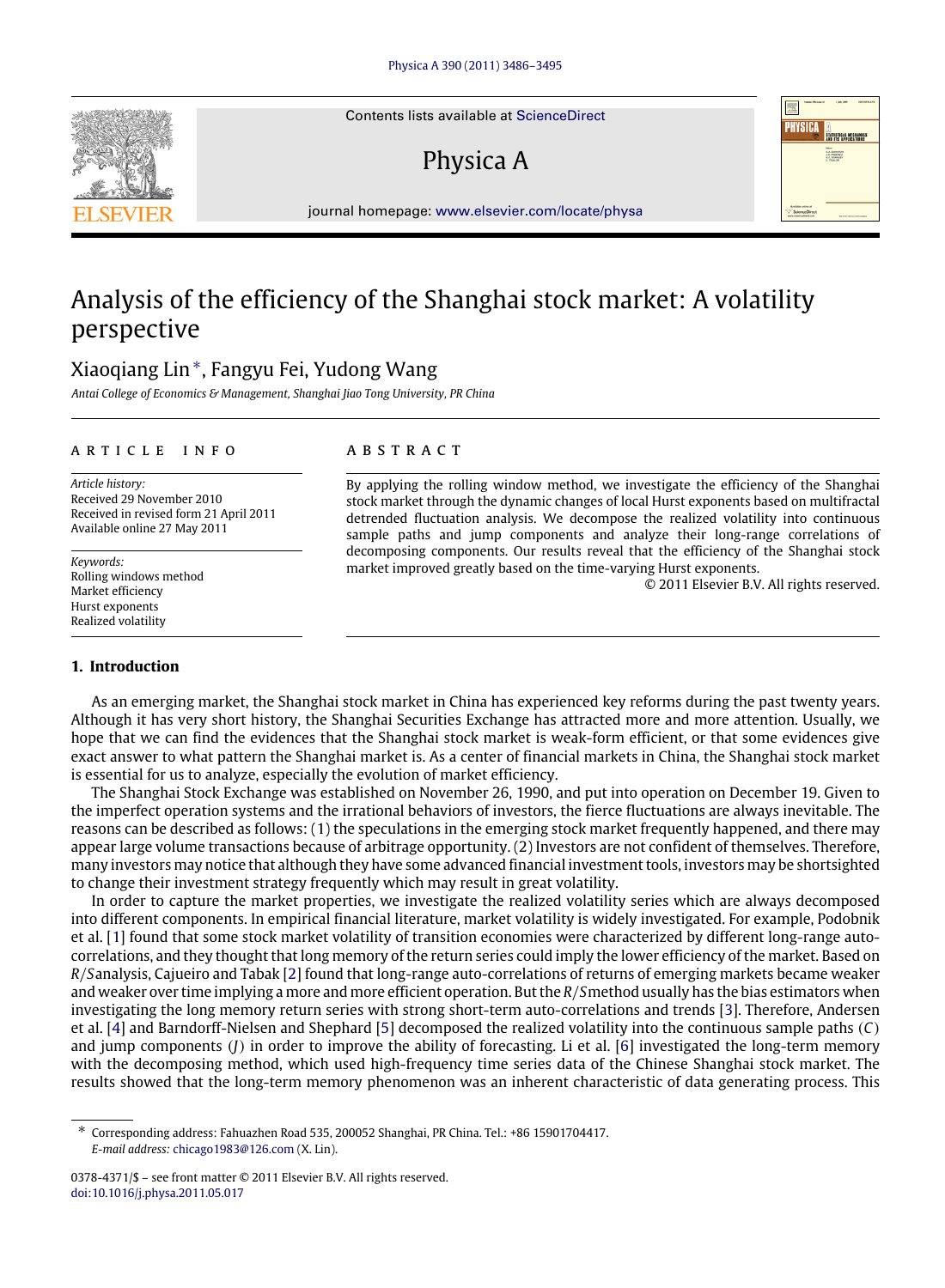is a successful attempt using the decomposed model to analyze the stock market. Furthermore, Lanne [\[7\]](#page--1-6) concluded that the financial series had the properties of smoothness, and discreteness, not frequent continuity. Alvarez-Ramirez et al. [\[8\]](#page--1-7) also found that crude oil markets became efficient by using time-varying Hurst exponent when the return series had the property of long memory. Alvarez-Ramirez et al. [\[9\]](#page--1-8) showed that the US stock markets were also becoming more and more efficient over time based on detrended fluctuation analysis.

However, multifractality has been a ''stylized fact'' which widely exists in financial time series [\[10\]](#page--1-9). Theoretically, a time series with random walk behavior have no multifractality property. Thus, the presence of multifractality also implies the inefficiency of a financial market which has been confirmed in several empirical literature. For example, Zunino et al. [\[11\]](#page--1-10) found that developed markets which had higher degrees of efficiency always showed lower degrees of multifractality, compared to the multifractality of developing markets. Employing the rolling sample test, Wang et al. [\[12\]](#page--1-11) showed that multifractality degree denoted by the range of generalized Hurst exponents based on MF-DFA could be used to capture the degree of market inefficiency of the Shanghai stock market. Similar results were also confirmed by Wang et al. [\[13\]](#page--1-12) which investigated the efficiency of another stock market in China.

In this paper, we decompose the realized volatility into continuous sample paths and jump components according to the method in Ref. [\[4\]](#page--1-3). Then, the method of multifractal detrended fluctuation analysis (MF-DFA) is employed to detect the evolution of market efficiency of the Shanghai stock market. Using time-varying Hurst exponents based on the rolling window method to detect the evolution of market efficiency is a similar technique to the previous empirical research. But, in this paper, we apply the new realized volatility model, and decompose the realized volatility of the Shanghai stock market into the continuous sample paths and jump components; we analyze each component properties, and combine the Hurst exponents method to test the efficiency of the Shanghai stock market. Empirical results show that the Shanghai stock market becomes more and more efficient due to the Hurst exponents of the different decomposed volatility series. The volatility series of the Shanghai stock market appear to be long-range auto-correlations, which indicates that, when using conventional models such as GARCH, a careful investigation of the volatility series should be carried out.

This paper is organized as follows. Section [2](#page-1-0) provides realized volatility model. Methodology description is provided in Section [3.](#page--1-13) We show empirical results in Section [4.](#page--1-14) Finally, we provide some conclusions in Section [5.](#page--1-15)

#### <span id="page-1-0"></span>**2. The realized volatility model**

#### *2.1. Theoretical models*

The logarithm of the asset price follows the continuous-time jump diffusion stochastic model, which can be described as:

$$
dp(t) = \mu(t)dt + \sigma(t)dW(t), \quad 0 \le t \le T.
$$
\n(1)

The mean  $\mu(\cdot)$  denotes a continuous and locally bounded function,  $\sigma(\cdot)$  describes a stochastic volatility process, and *W*(·) denotes the standard Brownian motion.

Then, we define the daily realized volatility at day *t* with discretely sampled ∆-period returns

$$
\Delta r_{t,\Delta} = p(t) - p(t - \Delta). \tag{2}
$$

Barndorff-Nielsen and Shephard [\[5\]](#page--1-4) proposed two general measures for the quadratic variation process – realized variance and realized bi-power variation – which have different distributions.

$$
RV_{t+1}^{(d)}(A) = \sum_{j=1}^{1/A} r_{t+jA,A}^2 \to \int_{t-1}^t \sigma_s ds
$$
 (3)

$$
BV_{t+1}^{(d)}(\Delta) = \mu_1^{-2} \sum_{j=2}^{1/\Delta} |r_{t+j\Delta,\Delta}| |r_{t+(j-1)\Delta,\Delta}| \to \int_{t-1}^t \sigma_s^2 ds.
$$
 (4)

Here,  $\mu_1=\sqrt{\pi/2}$  consistently estimates the component of return variation. Therefore, the difference between RV $_{t+1}^{(d)}(\varDelta)$ and BV $t+1}^{(d)}(\Delta)$  is zero when no jump exists there. The difference between RV $t+1}^{(d)}(\Delta)$  and BV $t+1}^{(d)}(\Delta)$  sometimes obtains the negative value. So Barndorff-Nielsen and Shephard [\[5\]](#page--1-4) suggested to use the following equation to prevent the negative values happening:

$$
J_{t+1}^{(d)}(\Delta) = \max[RV_{t+1}^{(d)}(\Delta) - BV_{t+1}^{(d)}(\Delta)].
$$
\n(5)

In order to capture the volatility more accurately, we also consider the range of daily realized volatility. A rigorous analysis of intraday ranges, based on the high-frequency data, has been missed in the financial literature, Christensen and Podolskij [\[14\]](#page--1-16) showed that the pioneering work of Dijk and Martens [\[15\]](#page--1-17) has studied realized range-based volatility (RRV) for homoscedastic diffusions, but they did not derive a consistence asymptotic distribution. Hence, they provided an efficient estimator to capture the information when investigating the high-frequency data in the stock market, and found that Realized range-based volatility (RRV) was the most efficient estimator.